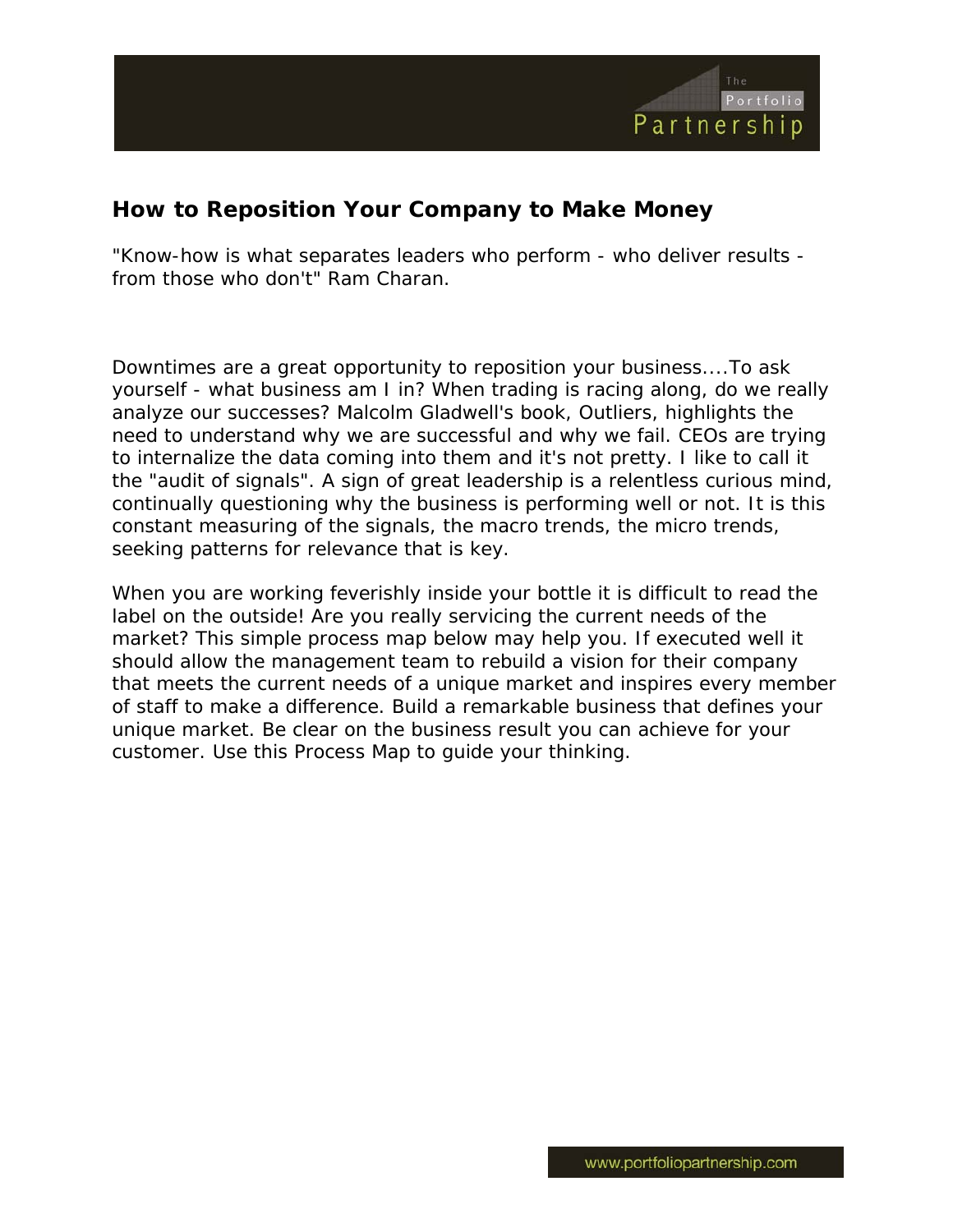



Let's review the stages in a little more detail.

# **Phase 1 - Strategic Audit**

Repositioning a company starts with a discovery process. It starts with great questions. Are consumption patterns changing, are business models emerging, why are margins dropping, is new legislation coming at me, is market share dropping off? There are literally hundreds of important questions that need answers, and these answers need insightful interpretation.

Box 1: Look for signals that determine what is working and why, identify lack of focus, inconsistencies

Box 2: Use diagnostic questions to understand what the market needs and what you are good at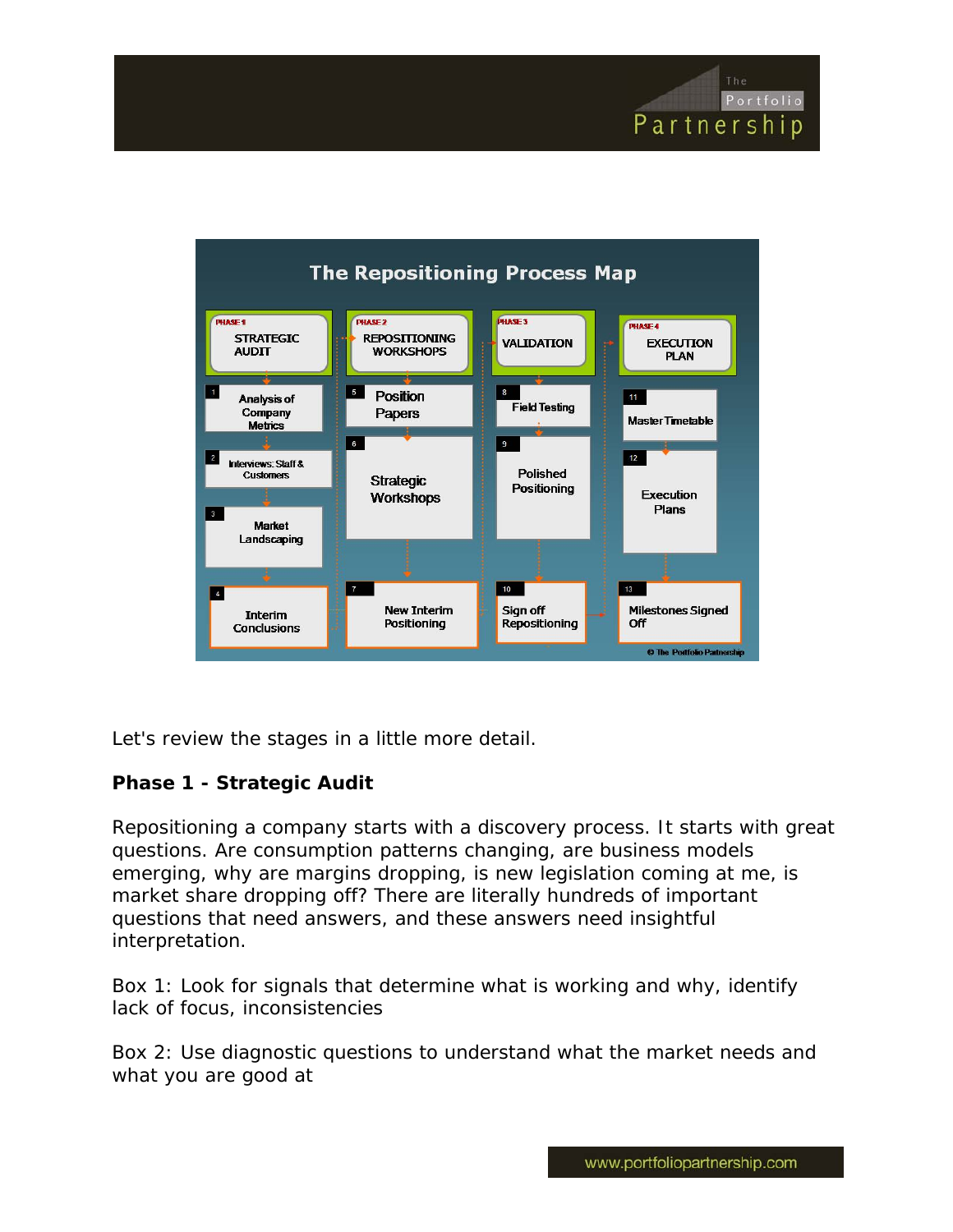

Box 3: Understand your competitors offerings and their success rate, understand macro trends and market needs

## **Box 4: Draw together insightful conclusions into your current performance, articulating your current positioning**

## **Phase 2 - Repositioning Workshops**

This is a great technique for reviewing the best way forward. To really rehearse potential market segments that you could dominate based on your unique skills. This is no easy task. There is still too much mystery interpreting the significance of market events eg banking, newspapers, music, software, automotive sectors have all been generating a plethora of signals to their respective players that **repositioning** is essential! The result of this disconnection between the external data and execution of a new strategy is a collection of businesses who have lost their way, Borders, Motorola, Nokia and a 1000 private companies who also missed the bend in the road.

Box 5: Each participant to a workshop is allocated a key position paper to prepare, distributing it in advance of the workshop. This builds great engagement to the debate and ensures issues are thoroughly researched to allow thoughts in workshop to flow smoothly.

Box 6: Focus on defining:

- Your unique market you will dominate and the secret sauce ingredients that make you sound authentic.
- New messaging needs to be created articulating the business results you will achieve for your customers. You are in the business of improving your client's business. How does your product or service improve the performance of your client? You need to understand the client's client.

**Box 7: Define your new positioning; feel some passion for this vision, you need to believe it will transform your company's future**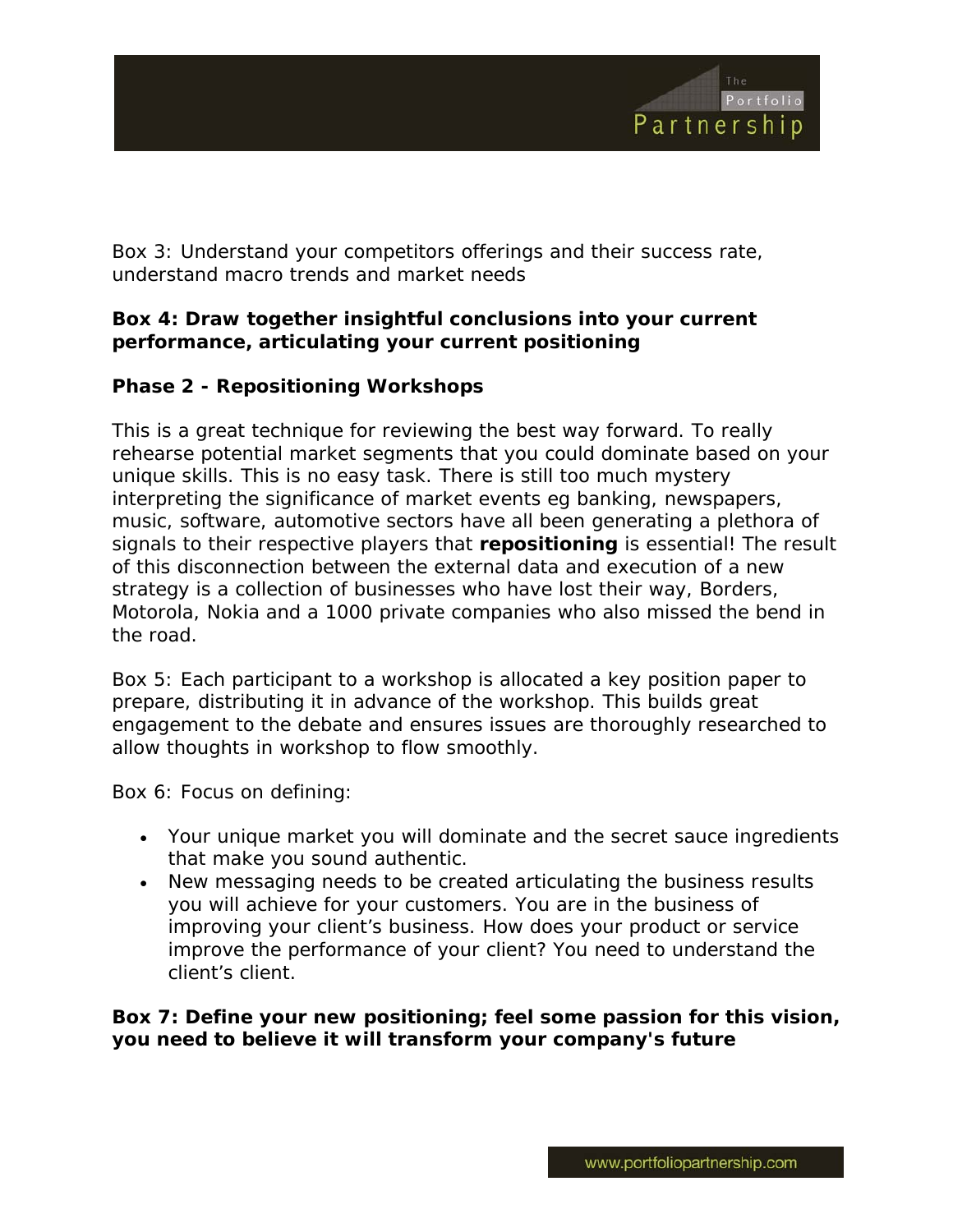

### **Phase 3 – Validation**

It is so easy to believe your own hype. You need to stress test your positioning and sales scripts with real people – your customers. Engage in deep conversations with your prospects and customers to understand what is resonating. Are you really scratching a big itch in the market? Even if it exists does it appear on your customer's priority list? Test drive the scripts and listen carefully using diagnostic questions to understand what really keeps them up at night.

Box 8: Engage in deep conversations with special customers, testing your new words, your value propositions

Box 9: Gather your feedback and fine tune your Positioning, messaging, words that will compel your customers to act

#### **Box 10: Spend time articulating your new new strategy at the macro level and at the micro product level**

#### **Phase 4 – Execution Plan**

The execution of a compelling story, a great positioning, requires management to recognize that all moving parts of the business need to embrace this execution. Operations, sales, marketing, product road maps, everything needs to recalibrate around your defined identity.

Box 11: Draw up your master implementation plan, allocating one senior manager to be accountable for each piece

Box 12: Build detailed roll-out plans for each key circle of influence (each functional area) in your company & don't forget to educate your own staff

#### **Box 13: Build accountability into your Complete Positioning Project & set milestones to measure success**